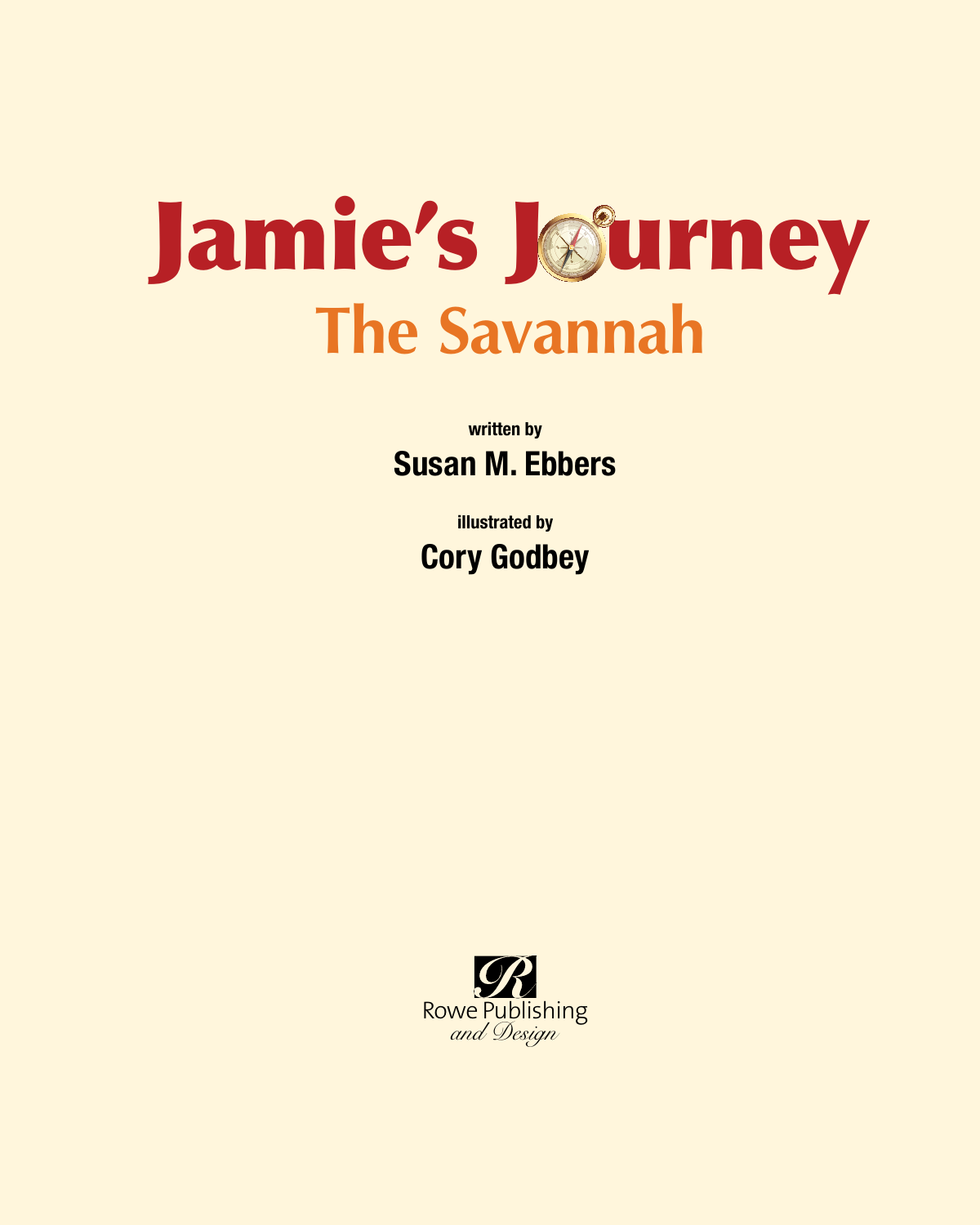*To Chris, for completing this journey with me, and to family and friends who believed in the dream (you know who you are).*

*To parents, teachers, and librarians, who foster imagination through books, maps, and bedtime stories.*

> Copyright © 2012 by Susan M. Ebbers All rights reserved.

> > ISBN 13: 978-0-9833971-9-9 ISBN 10: 0-9833971-9-8

No portion of this work may be used or reproduced in any manner whatsoever without written permission, except in the case of brief quotations embodied in articles and reviews.

## 1 3 5 7 9 8 6 4 2

Printed in the United States of America

Published by



www.rowepublishingdesign.com Stockton, Kansas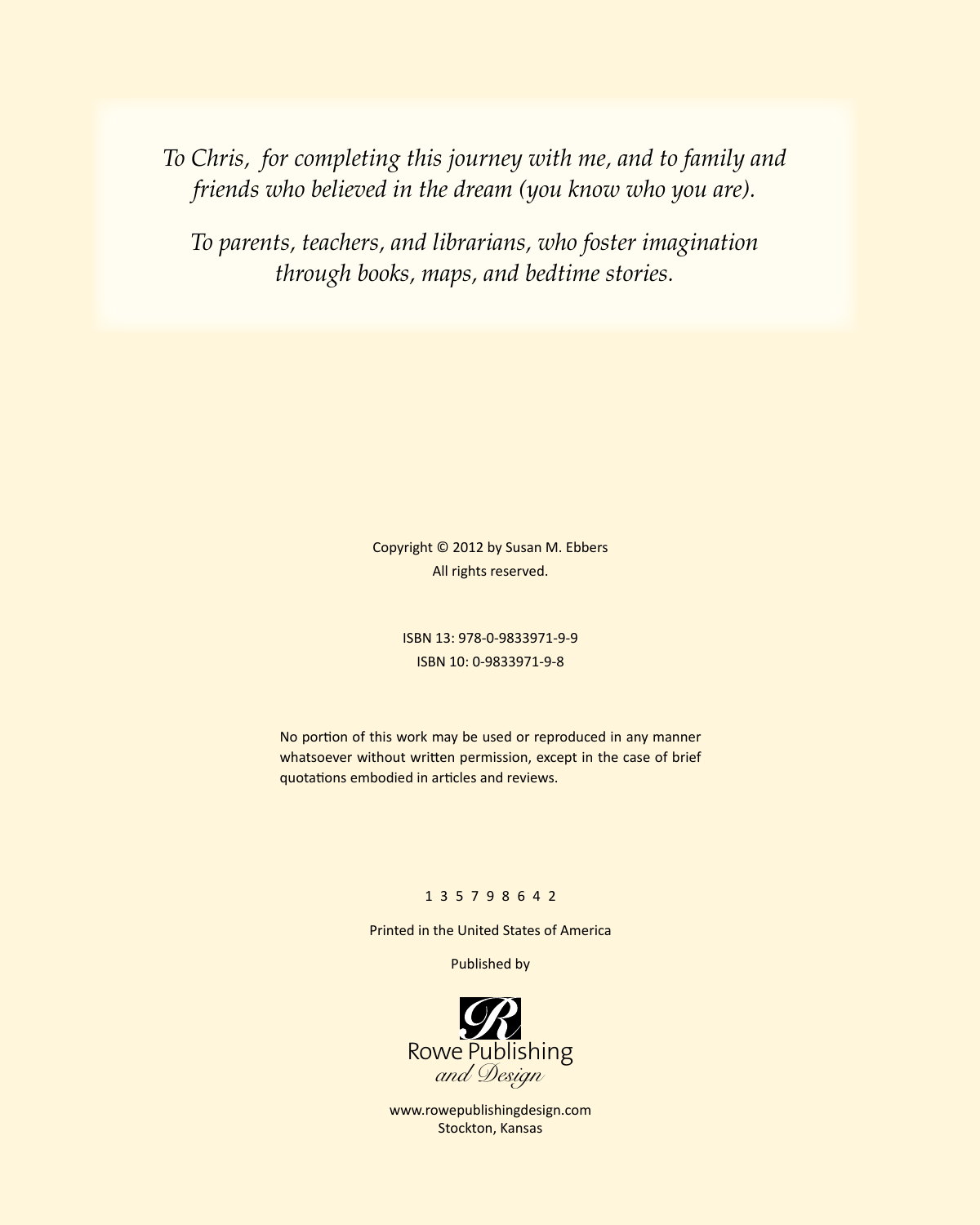**As the city grows dark from the east to the west, Jamie watches and waits for the time he likes best.**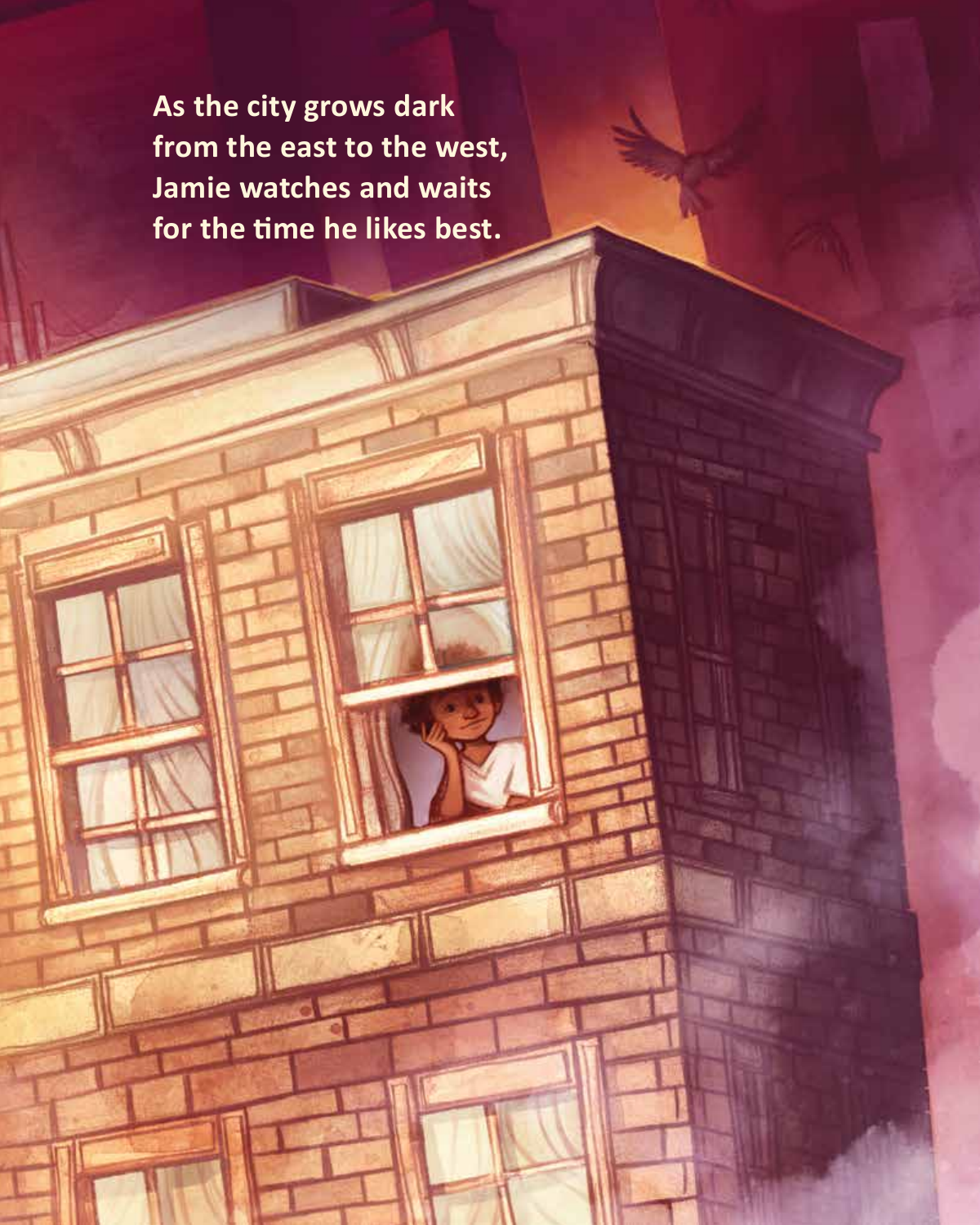**The time to imagine, and to dream, in his room, with his books, and his maps, and the shadowy gloom.**

S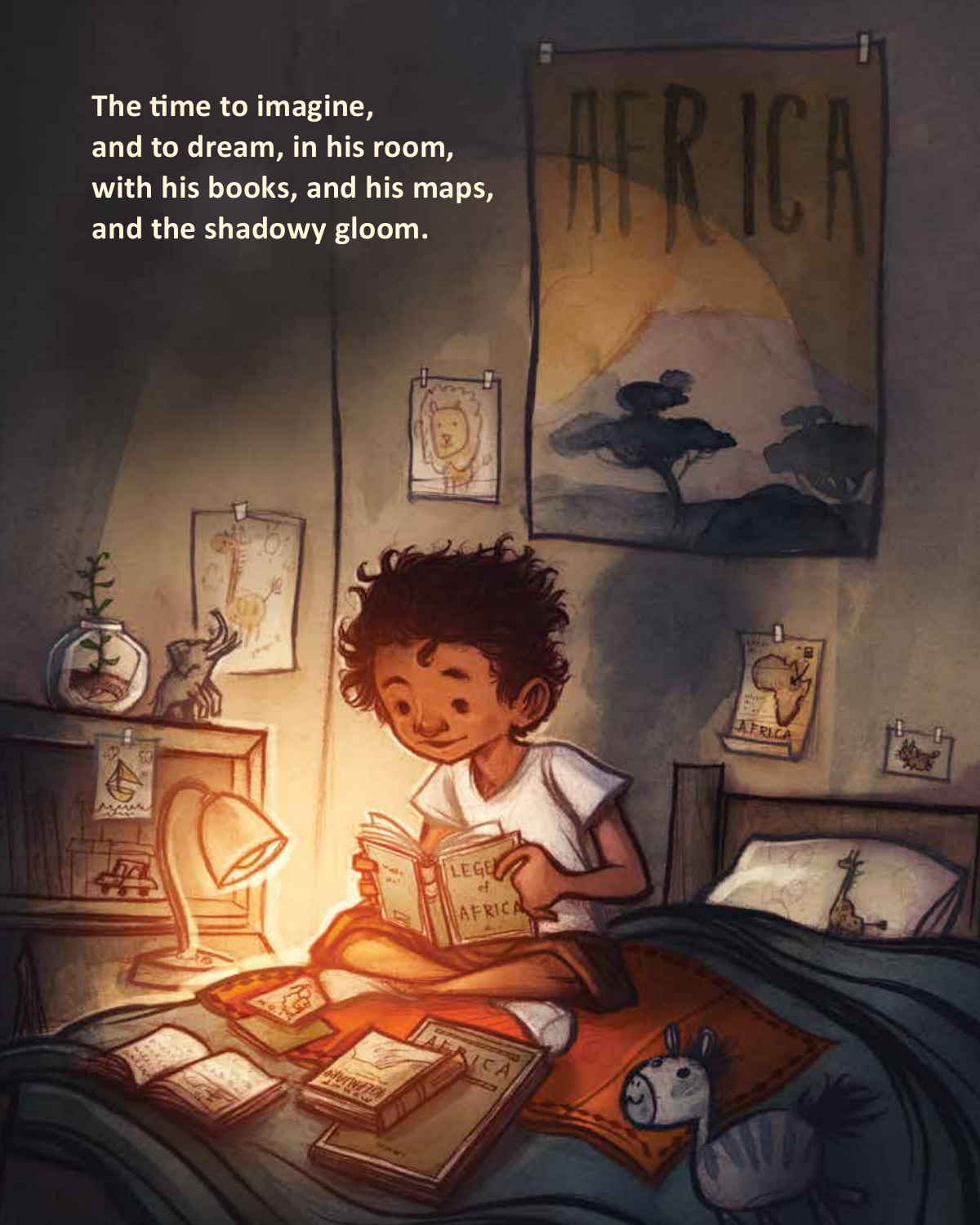**With his mat on his back and his dreamer unfurled, Jamie journeys through town to the end of the world.**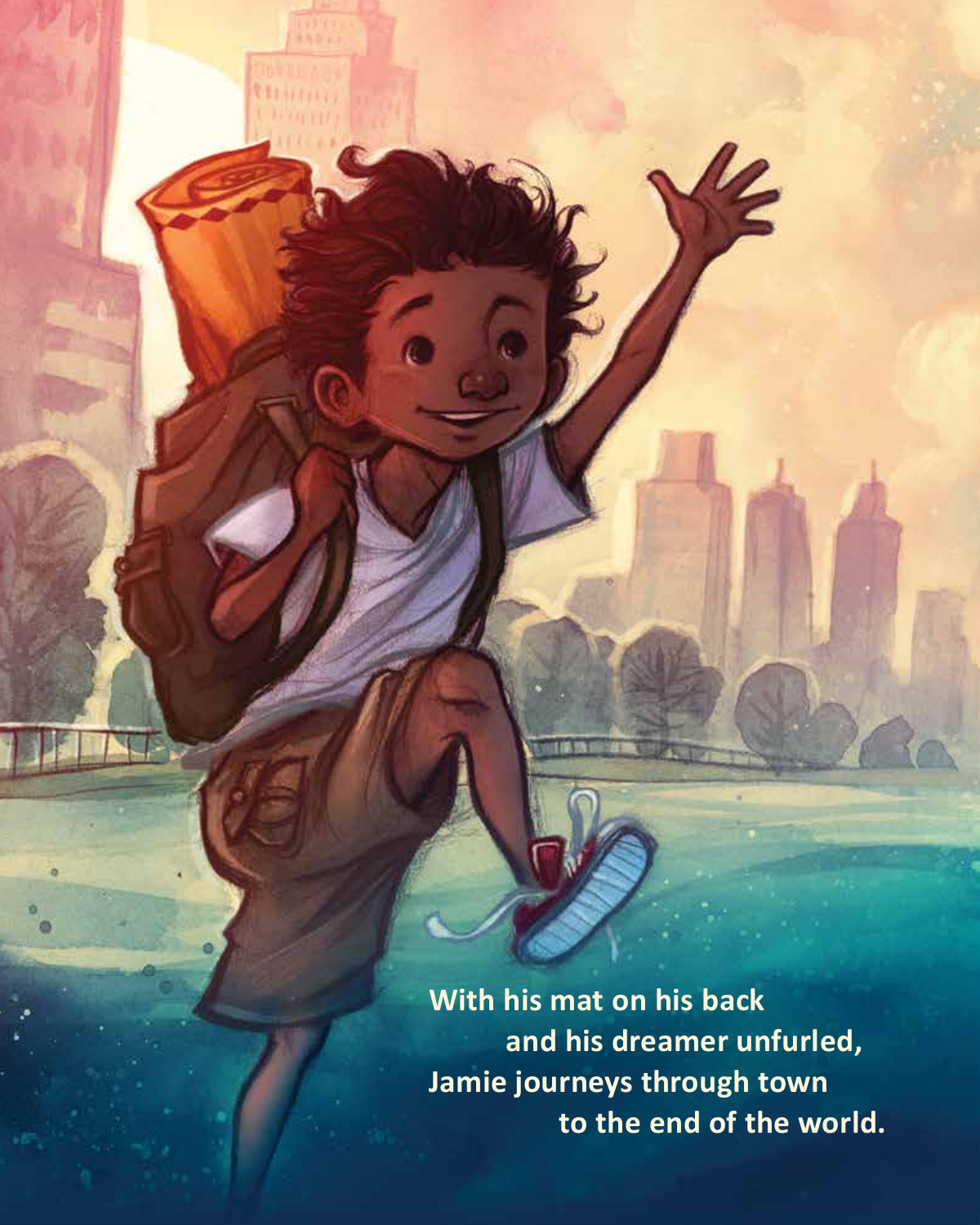**To the shimmering ocean, it's welcoming wide, so he flattens his mat and approaches the tide.**

> **Now his mat is a boat. It's a marvelous craft! He is exiting town on his remodeled raft.**

Letter,

11466,

 $5.16$